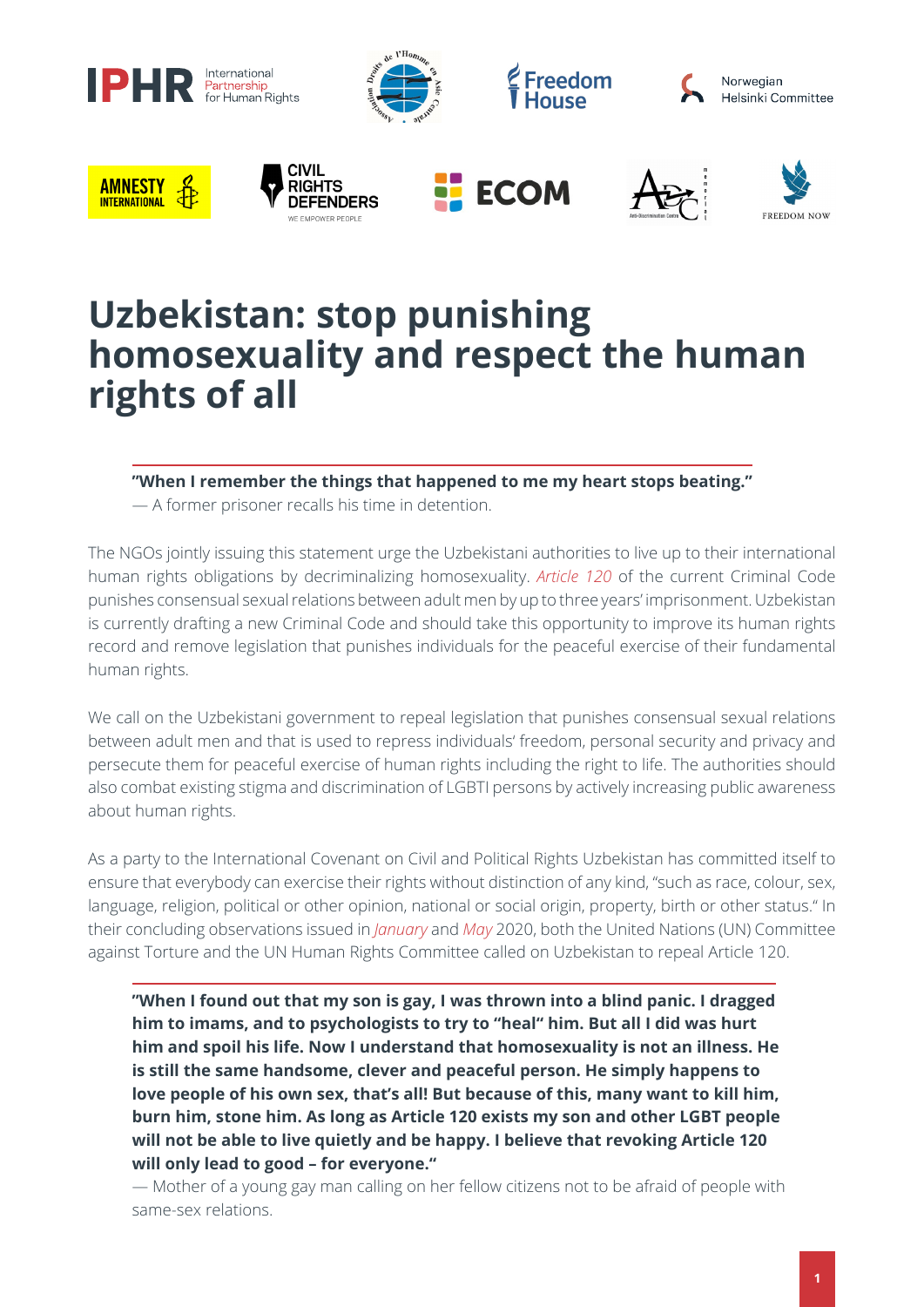A young man who in recent years was imprisoned under Article 120 and has since been released, reports that he does not know how to live with the trauma of having been beaten and treated with hatred and contempt each day. In pre-trial detention he was regularly subjected to violence by other detainees while the guards looked the other way. He recalled that the days spent in pre-trial detention "were the most awful and disgusting in my life" and that officers beat and attempted to rape him with a truncheon when he first arrived at the prison colony.

Article 120 poses a constant threat to gay and bisexual men in their daily lives and makes it impossible for them to lodge complaints with the authorities about violence and discrimination to which they are subjected, for fear of revealing their sexual orientation. Groups defending the human rights of LGBTI persons are unable to operate safely in Uzbekistan and the authorities suppress all attempts to draw attention to human rights violations affecting LGBTI persons.

A gay man from Uzbekistan said on condition of anonymity:

## **"Article 120 gives people the right to abuse and discriminate with impunity against persons with a non-traditional sexual orientation or gender identity. It also provides the ideal breeding ground for corruption. As long as this article exists, we will have to live in fear and homophobes will have power over us."**

Police do not press charges against all the gay and bisexual men whom they track down, but often threaten to imprison them or disclose their sexual orientation to their families for blackmail and financial extortion purposes. Police also coerce LGBTI people to collaborate with them to identify wealthier gay and bisexual men. In this way many LGBTI persons in Uzbekistan feel they have no option but to lead double lives - they stand to pay a steep price if their wives, husbands, parents, other relatives or neighbours learn about their sexual orientation or gender identity.

Homophobic mobs frequently target LGBTI individuals and those perceived to be gay, subjecting them to physical abuse and extortion. On internet-based messaging services homophobic activists disseminate the names and contact details of gay and bisexual men and those perceived to be gay and call for them to be "punished" and killed. Videos of such beatings have been disseminated and there are credible reports that several gay men have been murdered or severely injured by homophobic mobs in recent years.

Police are also known to exploit the fear of being labelled as "gay" (an accusation perceived as extremely shameful in Uzbekistani society) by extending the threat of imprisonment under Article 120 beyond gay and bisexual, to heterosexual and pious Muslim men. The NGOs jointly issuing this statement are aware of several cases in recent years when police forced individuals to hand over large sums of money or property or to "confess" to serious crimes including "terrorism" or "attempting to overthrow the constitutional order", to avoid being charged with Article 120.

Human rights violations including sexual violence against gay and bisexual men and those perceived to be gay, are particularly egregious in penitentiary institutions. These men are frequently victims of torture and other forms of ill-treatment inflicted by police officers, National Security Service officers, prison guards and fellow inmates. Torture methods include rape with bottles and truncheons, attaching heavy water bottles to the detainee's genitals, wrapping newspaper around the genitals and setting the paper on fire. Gay and bisexual prisoners and those suspected or accused of same-sex relations have the lowest status in the informal but strictly imposed prisoner hierarchy. They are regularly used as "slaves" by guards and other inmates and, for example, are forced to clean dirty toilets with their bare hands.